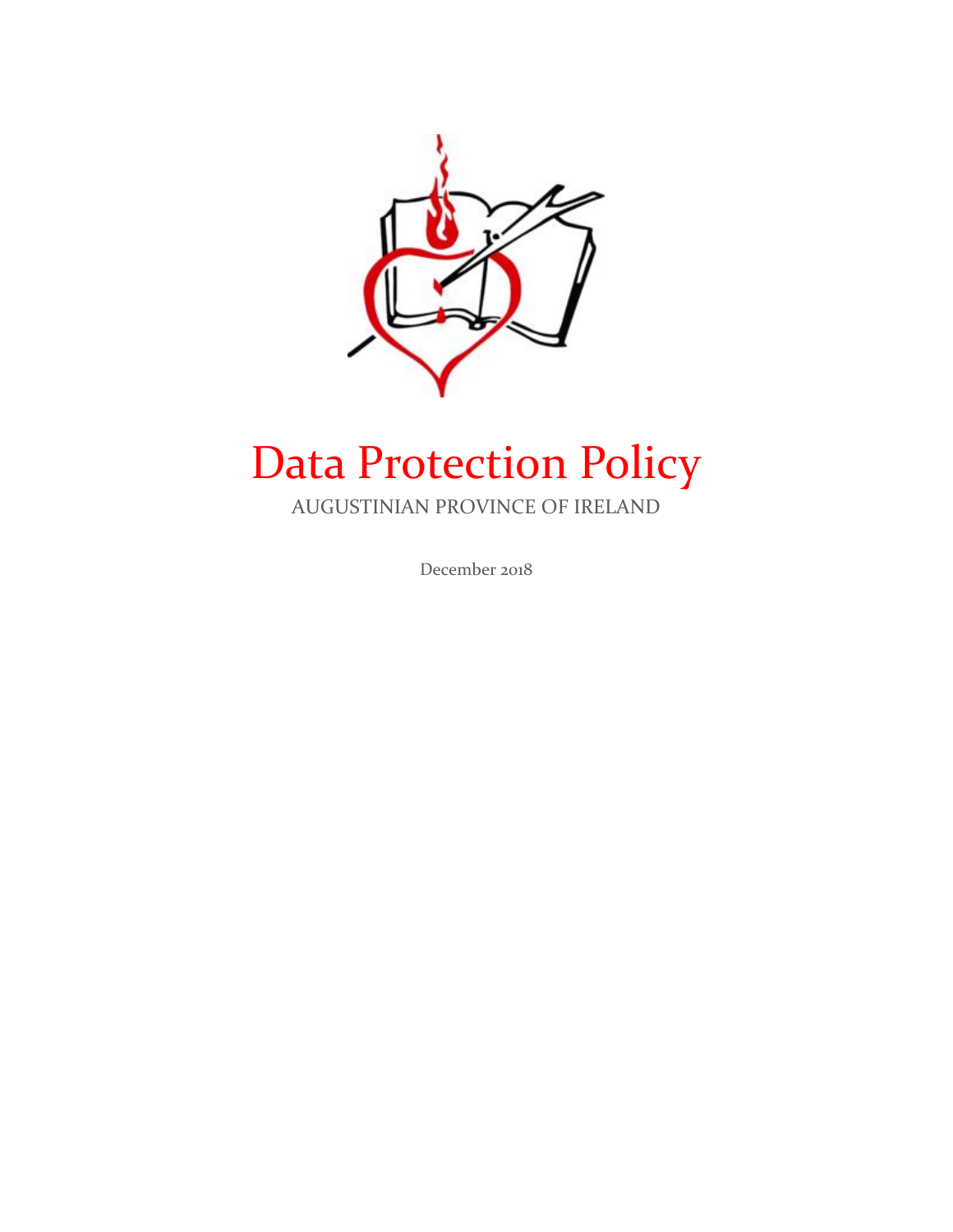# **Forward:**

The Augustinian Province of Ireland has an ethical responsibility to maintain the highest standards of confidentiality in the safeguarding of information about its members, staff members and those individuals, donors, agencies and others that interact with the Province.

Information collection is essential to us fulfilling our duties. Data Protection legislation seeks to give people control of their own personal information and so it confers certain obligations on the Province in relation to how personal information is collected and used. The legislation was originally introduced to protect individual's personal information from misuse by automated means. This has since been extended to include processing of manual data.

The Data Protection Acts of 1988 and 2003 and the General Data Protection Regulations (GDPR) 2018, play a significant role in how we process Personal Data. The aim of this policy is to ensure that each member, staff member and others with whom the Province interacts, has an understanding of the concepts of Data Protection and is aware of their own responsibilities in relation to the Order's overall compliance with the Acts.

Om Hennelvy 03A

John Hennebry OSA Prior Provincial

Date: December 2018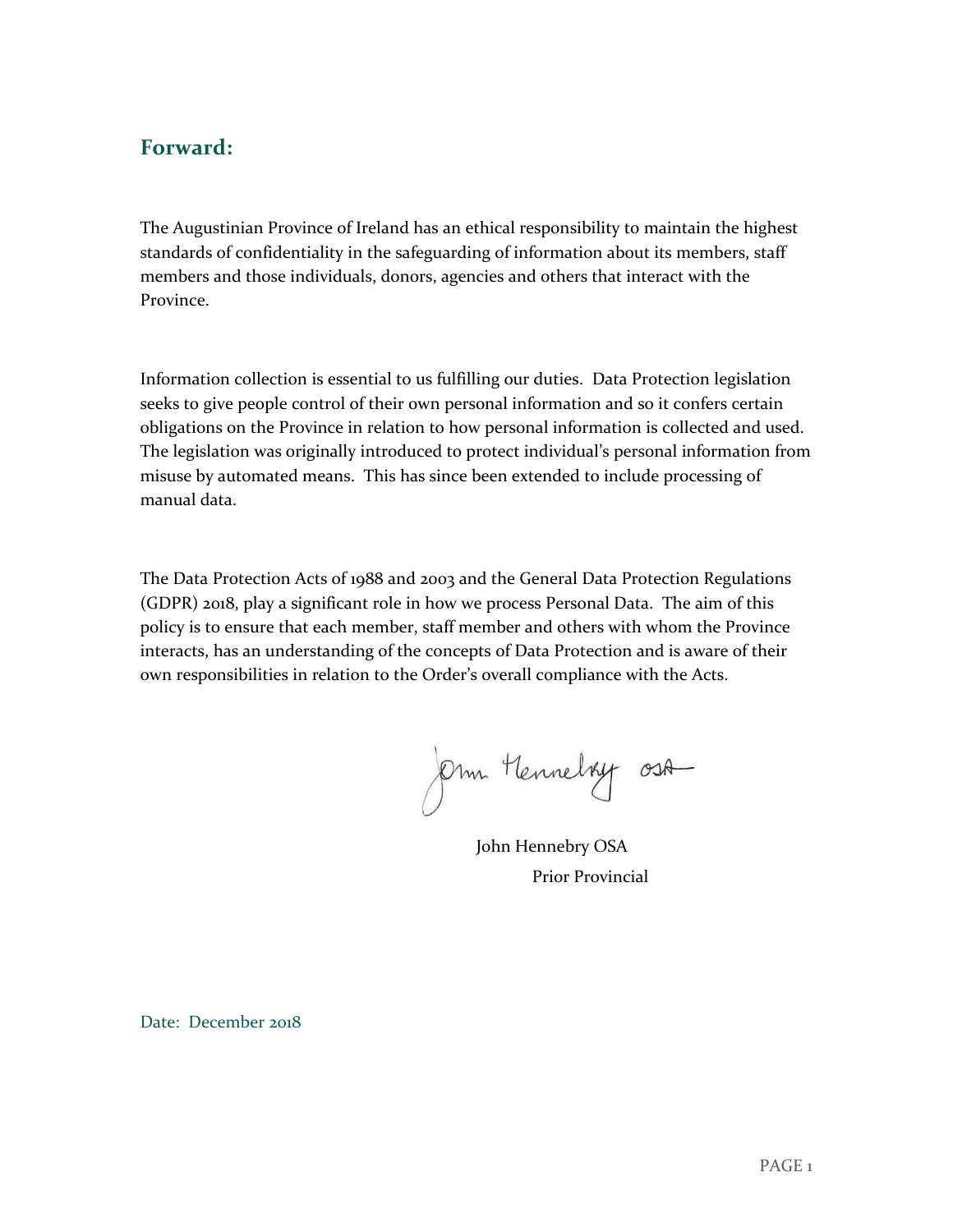# **Introduction**

The purpose of this document is to provide a concise policy statement regarding the Data Protection obligations of The Augustinian Province of Ireland. This includes obligations in dealing with Personal Data, to ensure that the Province complies with the requirements of relevant Irish and European legislation, namely the Irish Data Protection Act (1988), the Irish Data Protection (Amendment) Act (2003) and the EU General Data Protection Regulations (GDPR) (2018).

# Rationale

The Augustinian Province of Ireland must comply with the Data Protection principles set out in the relevant legislation. This Policy applies to all Personal Data collected, processed and stored by the Province in relation to its members, staff members, service providers, donors and those individuals, agencies and others with whom they interact in the course of their activities. The Province makes no distinction between the rights of Data Subjects who are employees, and those who are not. All are treated equally under this Policy.

# Scope

The policy covers both personal and sensitive Personal Data held in relation to data subjects by the Province. The policy applies equally to personal data held in manual and automated form.

All Personal and Sensitive Personal Data will be treated with equal care by the Province. Both categories will be equally referred to as Personal Data in this policy, unless specifically stated otherwise.

# The Augustinian Province of Ireland As A Data Controller

In the course of its daily organisational activities, the Augustinian Province of Ireland acquires, processes and stores Personal Data in relation to:

- Friar members of the Order.
- Employees of the Province
- Third party service providers engaged by The Province
- Donors
- Volunteers

In accordance with Irish Data Protection legislation and the General Data Protection Regulations (GDPR), this data must be acquired and managed fairly. Not all staff members will be expected to be experts in Data Protection legislation. However, the Augustinians are committed to ensuring that its staff have sufficient awareness of the legislation in order to be able to anticipate and identify a Data Protection issue, should one arise. In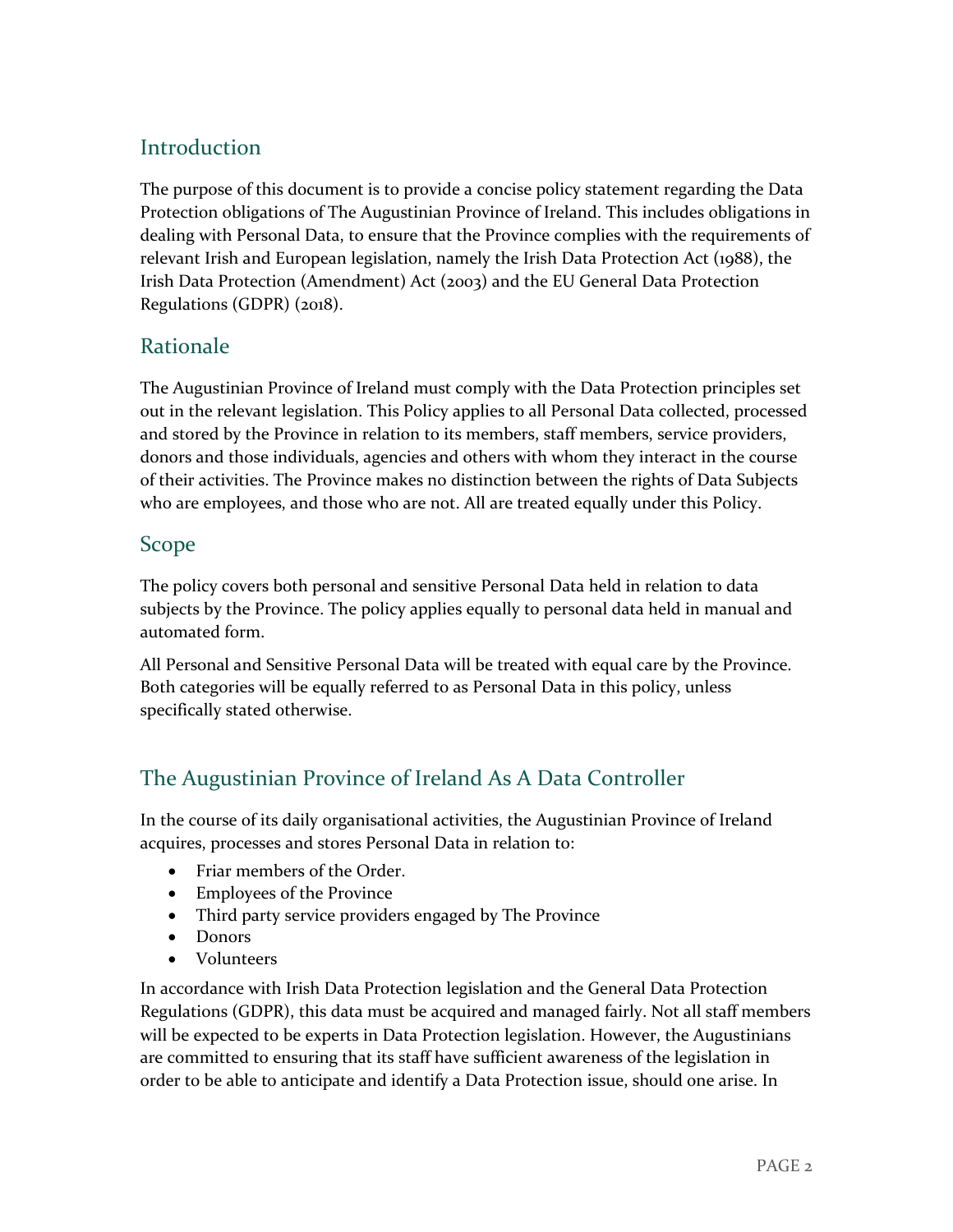such circumstances, staff must inform the Provincial Office so that appropriate corrective action can be taken.

Due to the nature of the services and activities of The Augustinian Province of Ireland, there is regular and active exchange of Personal Data between the Province and its Data Subjects. In addition, the Province exchanges Personal Data with Data Processors on the Data Subjects' behalf. This is consistent with the Provinces obligations under the terms of its contract with its Data Processors.

This policy provides the guidelines for this exchange of information, as well as the procedure to follow in the event that an employee of the Province is unsure whether such data can be disclosed.

If in doubt, staff should consult with the Provincial Office to seek clarification.

**\*\*\*\*\***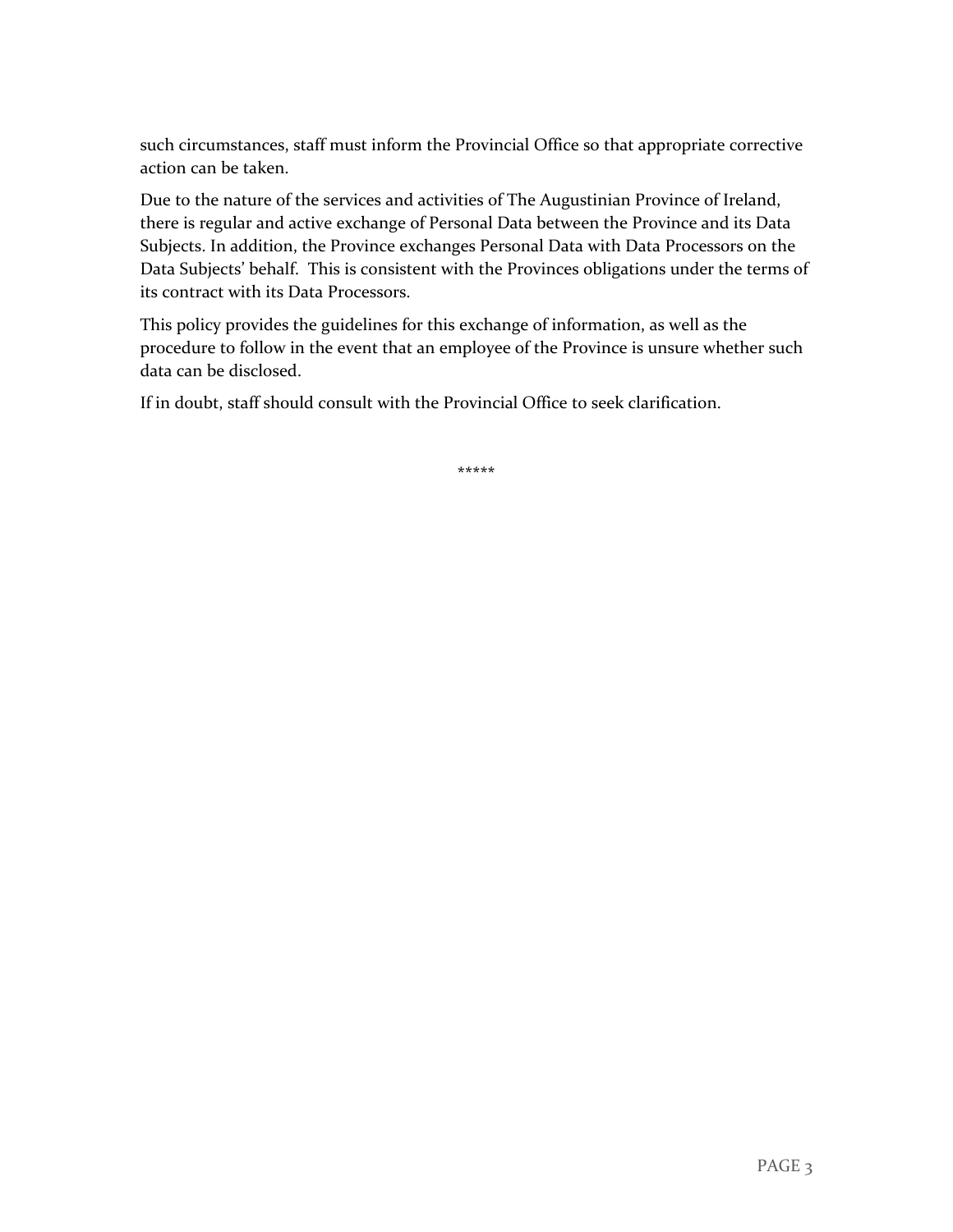# The Data Protection Principles

The following key principles are enshrined in Irish legislation and are fundamental to the Augustinian Province of Ireland Data Protection policy.

| $GDPR - May 2018$                               | Irish Data Protection Acts 1988, 2003 &<br>2018                                      |
|-------------------------------------------------|--------------------------------------------------------------------------------------|
| Lawfulness, Fairness $\&$<br>1.<br>Transparency | <b>Obtain and Process Information</b><br>1.<br>Fairly                                |
| 2. Purpose Limitation                           | 2. Keep it for only one or more<br>specified, explicit and lawful<br>purposes        |
| Integrity & Confidentiality<br>3.               | 3. Use and disclose it only in ways<br>compatible with these purposes                |
| 4. Accuracy                                     | 4. Keep it Safe & Secure                                                             |
| 5. Data Minimisation                            | 5. Keep it Accurate, Complete & Up<br>To Date                                        |
| <b>Storage Limitation</b><br>6.                 | 6. Ensure that it is adequate, relevant<br>and not excessive                         |
| 7. Accountability                               | 7. Retain it no longer than is<br>necessary for the specified purpose<br>or purposes |
|                                                 | Give a copy of his/her personal<br>8.<br>data on request.                            |

In its capacity as Data Controller, the Province ensures that all data shall:

#### *1. ... be obtained and processed fairly and lawfully.*

#### **For data to be obtained fairly, the data subject will, at the time of collection, be made aware of:**

- The identity of the Data Controller (Augustinian Province of Ireland)
- The purpose(s) for which the data is being collected
- The person(s) to whom the data may be disclosed by the Data Controller
- Any other information that is necessary so that the processing may be fair.

#### **Augustinian Province of Ireland will meet this obligation in the following way.**

• Where possible, the informed consent of the Data Subject will be sought before their data is processed;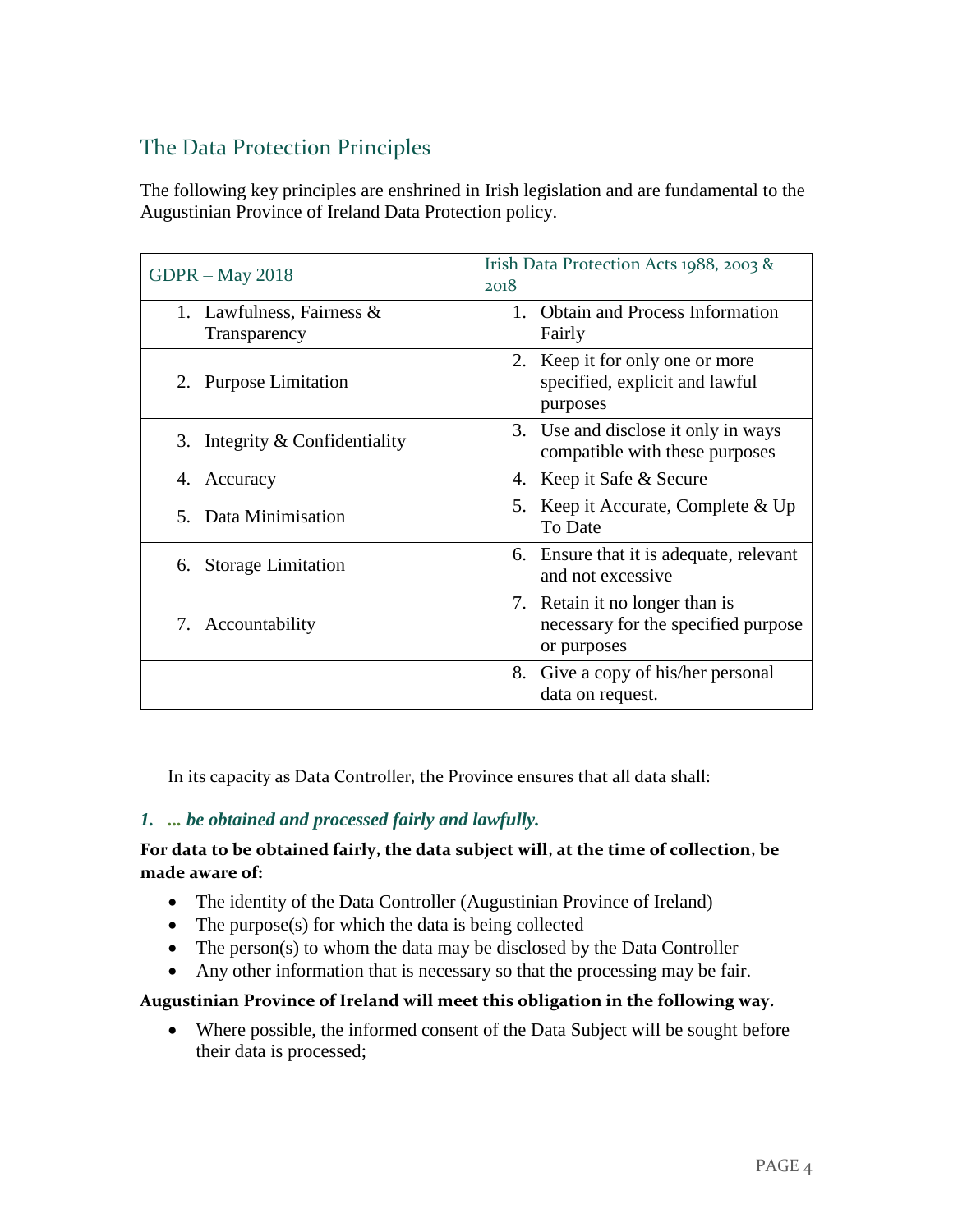- Where it is not possible to seek consent, Augustinian Province of Ireland will ensure that collection of the data is justified under one of the other lawful processing conditions – legal obligation, contractual necessity, etc.;
- Where Augustinian Province of Ireland intends to record activity on CCTV or video, a Fair Processing Notice will be posted in full view. The use of CCTV is for security purposes only and will not be used to monitor the work of employees or volunteers.
- Web-streaming will only be carried out for the duration of the Mass time. Fair Processing Notices of Streaming will be posted in full view. Cameras are pointed at the Altar, away from the congregation.
- Processing of personal data will be carried out only as part of Augustinian Province of Ireland's lawful activities, and the Province will safeguard the rights and freedoms of the Data Subject;
- The Data Subject's data will not be disclosed to a third party other than to a party contracted to the Augustinian Province of Ireland and operating on its behalf.

#### *2. .... be obtained only for one or more specified, legitimate purposes.*

The Augustinian Province of Ireland will obtain data for purposes which are specific, lawful and clearly stated. A Data Subject will have the right to question the purpose(s) for which the Augustinian Province of Ireland holds their data, and the Province will be able to clearly state that purpose or purposes.

#### *3. ..... not be further processed in a manner incompatible with the specified purpose(s).*

Any use of the data by the Augustinian Province of Ireland will be compatible with the purposes for which the data was acquired.

#### *4. .... be kept safe and secure.*

The Augustinian Province of Ireland will employ high standards of security in order to protect the personal data under its care. Appropriate security measures will be taken to protect against unauthorized access to, or alteration, destruction or disclosure of any personal data either manual or electronic held by The Province in its capacity as Data Controller. Access to and management of personal data is limited to those who have appropriate authorization and password access. Administration staff are asked to keep emails and computer files password protected and with limited access.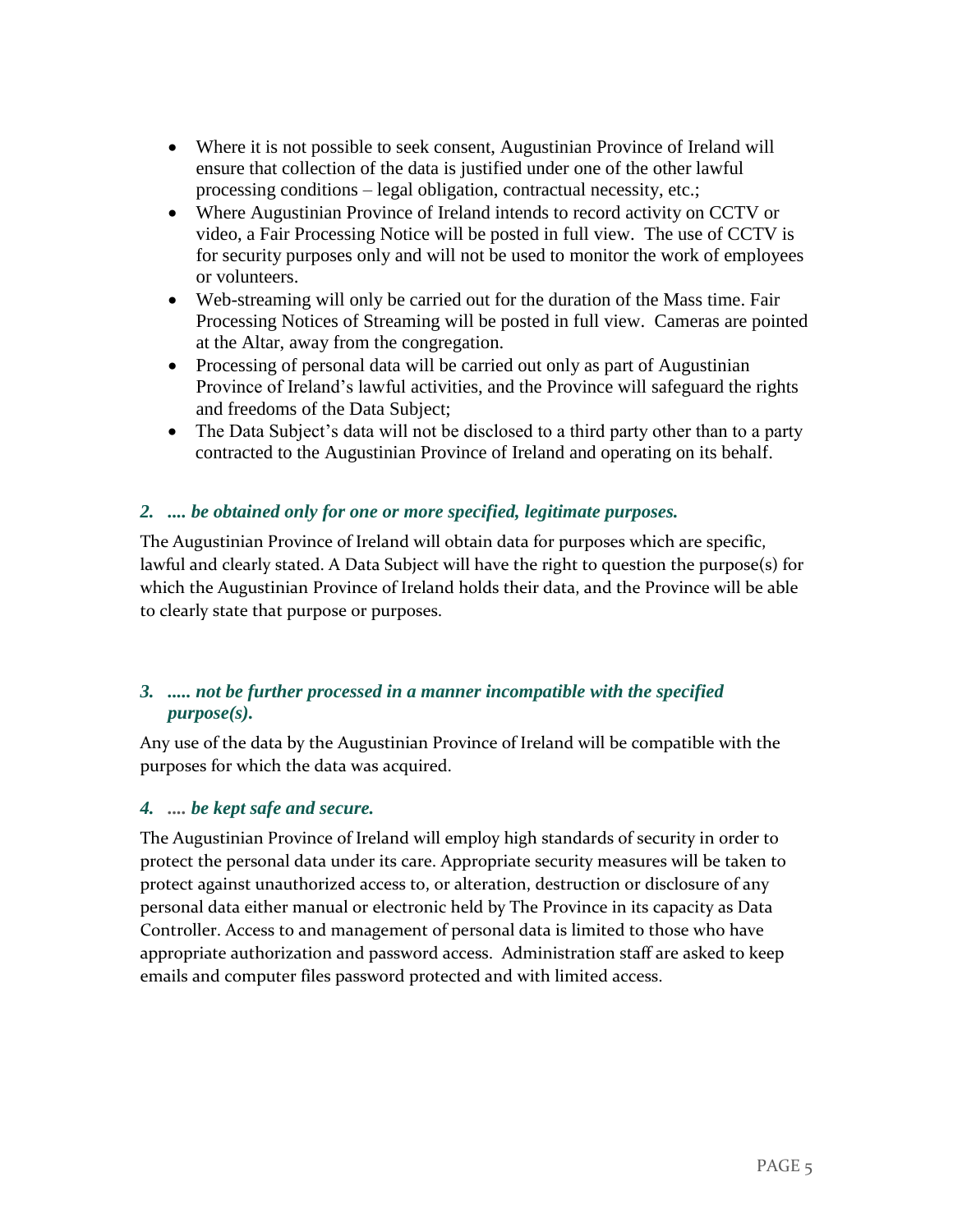#### *5. ... be kept accurate, complete and up-to-date where necessary.*

The Augustinian Province of Ireland will:

- ensure that administrative and IT validation processes are in place to conduct regular assessments of data accuracy;
- conduct periodic reviews and audits to ensure that relevant data is kept accurate and up-to-date. The Province conducts a review of sample data annually to ensure accuracy; Staff contact details and details on next-of-kin are reviewed and updated every two years.
- conduct regular assessments in order to establish the need to keep certain Personal Data.

#### *6. ... be adequate, relevant and not excessive in relation to the purpose(s) for which the data were collected and processed.*

The Augustinian Province of Ireland will ensure that the data it processes in relation to Data Subjects are relevant to the purposes for which those data are collected. Data which are not relevant to such processing will not be acquired or maintained.

#### *7. ... not be kept for longer than is necessary to satisfy the specified purpose(s).*

The Augustinian Province of Ireland has identified an extensive matrix of data categories, with reference to the appropriate data retention period for each category. The matrix applies to data in both a manual and automated format. Once the respective retention period has elapsed, The Augustinian Province of Ireland undertakes to destroy, erase or otherwise put this data beyond use.

#### *8. ... be managed and stored in such a manner that, in the event a Data Subject submits a valid Subject Access Request seeking a copy of their Personal Data, this data can be readily retrieved and provided to them.*

The Augustinian Province of Ireland has implemented a Subject Access Request procedure to manage requests in an efficient and timely manner, within the timelines stipulated in the legislation. (30 days on receipt of application - *GDPR 2018*)

# **Data Subject Access Requests**

As part of the day-to-day operation of the organisation, Augustinian Province of Ireland's staff engage in active and regular exchanges of information with Data Subjects. Where a formal request is submitted in writing by a Data Subject in relation to the data held by the Province, such a request gives rise to access rights in favour of the Data Subject.

There are specific time-lines within which the Province must respond to the Data Subject, depending on the nature and extent of the request. These are outlined in the Subject Access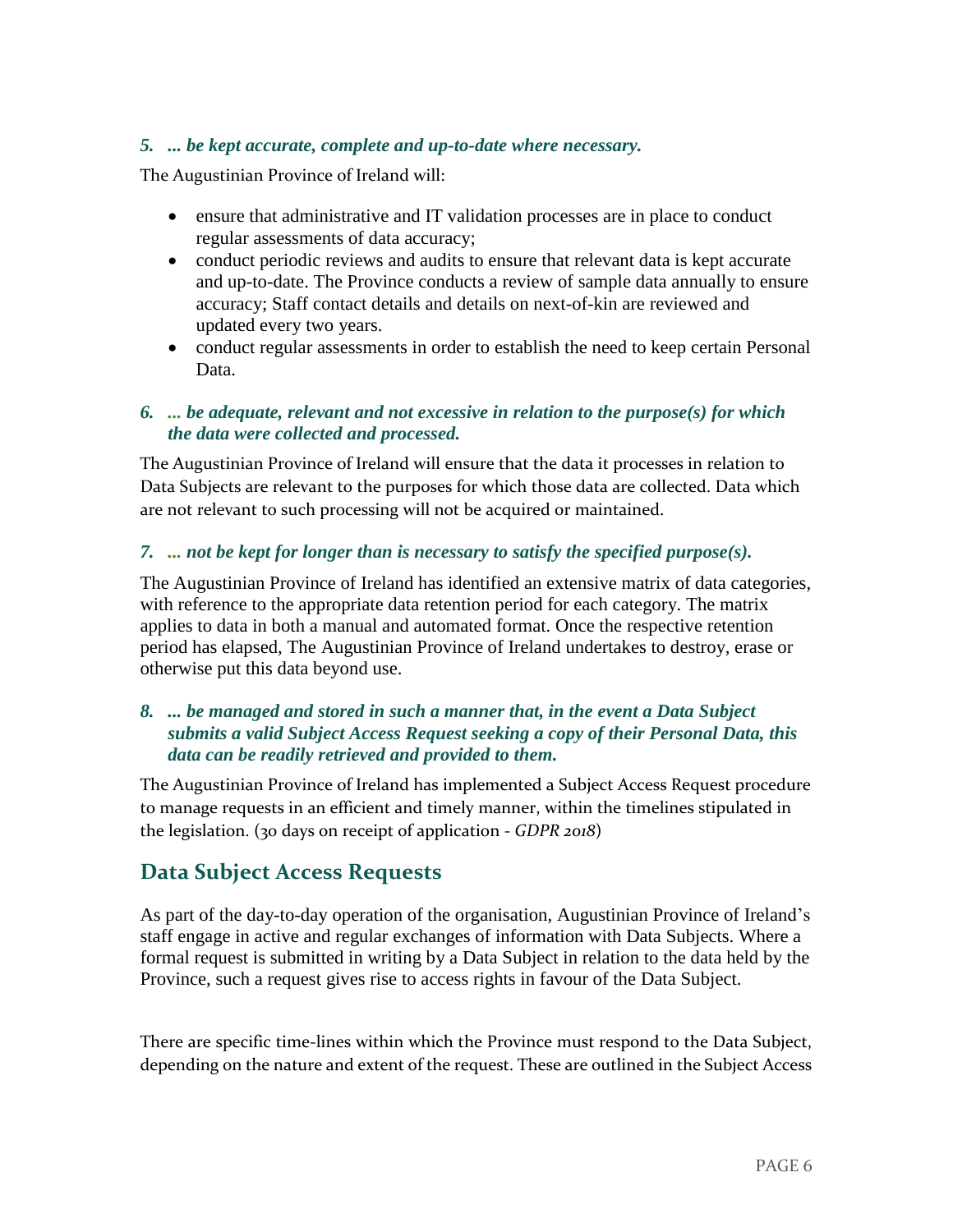Request Form available on our website or on request from the Augustinian Provincial Office.

The Province's staff will ensure that, where necessary, such requests are processed as quickly and efficiently as possible, but within not more than 30 days from receipt of the request.

# **Third-Party Processors**

In the course of its role as Data Controller, the Augustinian Province of Ireland engages a number of Data Processors to process Personal Data on its behalf. In each case, a formal, written contract is in place with the Processor, outlining their obligations in relation to the Personal Data, the specific purpose or purposes for which they are engaged, and the understanding that they will process the data in compliance with Irish Data Protection legislation (1988) and (2003) and the General Data Protection Regulations (2018).

These Data Processors may include:

- IT Services
- Payroll & Accounts Services
- Pensions & Investment Services
- HR Services

# Implementation:

As a Data Controller, The Augustinian Province of Ireland ensures that any entity which processes Personal Data on its behalf (a Data Processor) does so in a manner compliant with the Data Protection legislation.

Failure of a Data Processor to manage The Augustinian Province of Ireland's data in a compliant manner will be viewed as a breach of contract and will be pursued through the courts by the Province.

Failure of the Province's staff to process Personal Data in compliance with this policy may result in disciplinary proceedings.

# What Constitutes A Breach, Potential or Actual?

A breach is a loss of control, compromise, unauthorized disclosure, unauthorized acquisition, unauthorized access, or any similar term referring to situations where persons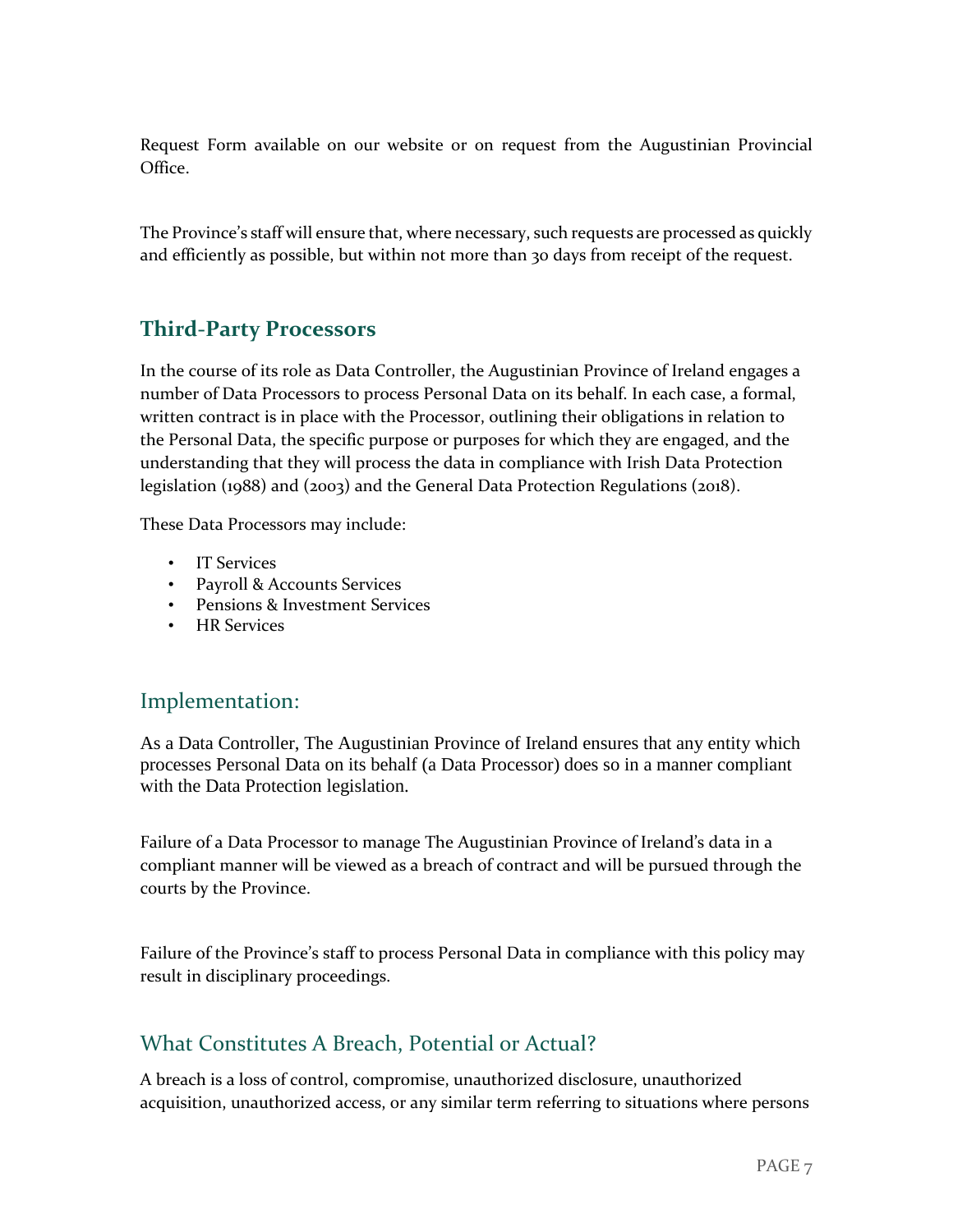other than authorized users, for an authorized purpose, have access or potential access to Personal Data in usable form, whether manual or automated.

This could mean:

- Loss of a laptop, memory stick or mobile device that contains Personal Data
- Lack of a secure password on pc's and applications
- Emailing personal data to someone in error
- Giving a system login to an unauthorised person
- Failure of a door lock or some other weakness in physical security which compromises personal data

# What Happens If A Breach Occurs?

Actual, suspected, or potential breaches should be reported immediately to the Augustinian Provincial Office - 01-4851516 or *provincialoffice@augustinians.ie* 

The Provincial Office will assess the breach and determine its severity. Depending on the scale and sensitivity of data lost and the number of Data Subjects impacted, the Office of the Data Protection Commissioner and relevant regulatory bodies will be informed as quickly as possible following detection.

In certain circumstances The Augustinian Province of Ireland may (e.g. if required by the Office of the Data Protection Commissioner), inform the data subjects of the loss of their data and provide them with an assessment of the risk to their privacy. The Province will make recommendations to the data subjects which may minimise the risks to them. The Province will then implement changes to procedures, technologies or applications to prevent a recurrence of the breach.

# Definitions:

For the avoidance of doubt, and for consistency in terminology, the following definitions will apply within this Policy.

| Data                 | This includes both automated and manual data.<br>Automated data means data held on computer or stored with the<br>intention that it is processed on computer.             |
|----------------------|---------------------------------------------------------------------------------------------------------------------------------------------------------------------------|
|                      | Manual data means data that is processed as part of a relevant filing<br>system, or which is stored with the intention that it forms part of a<br>relevant filing system. |
| <b>Personal Data</b> | Information which relates to a living individual, who can be identified<br>either directly from that data, or indirectly in conjunction with other                        |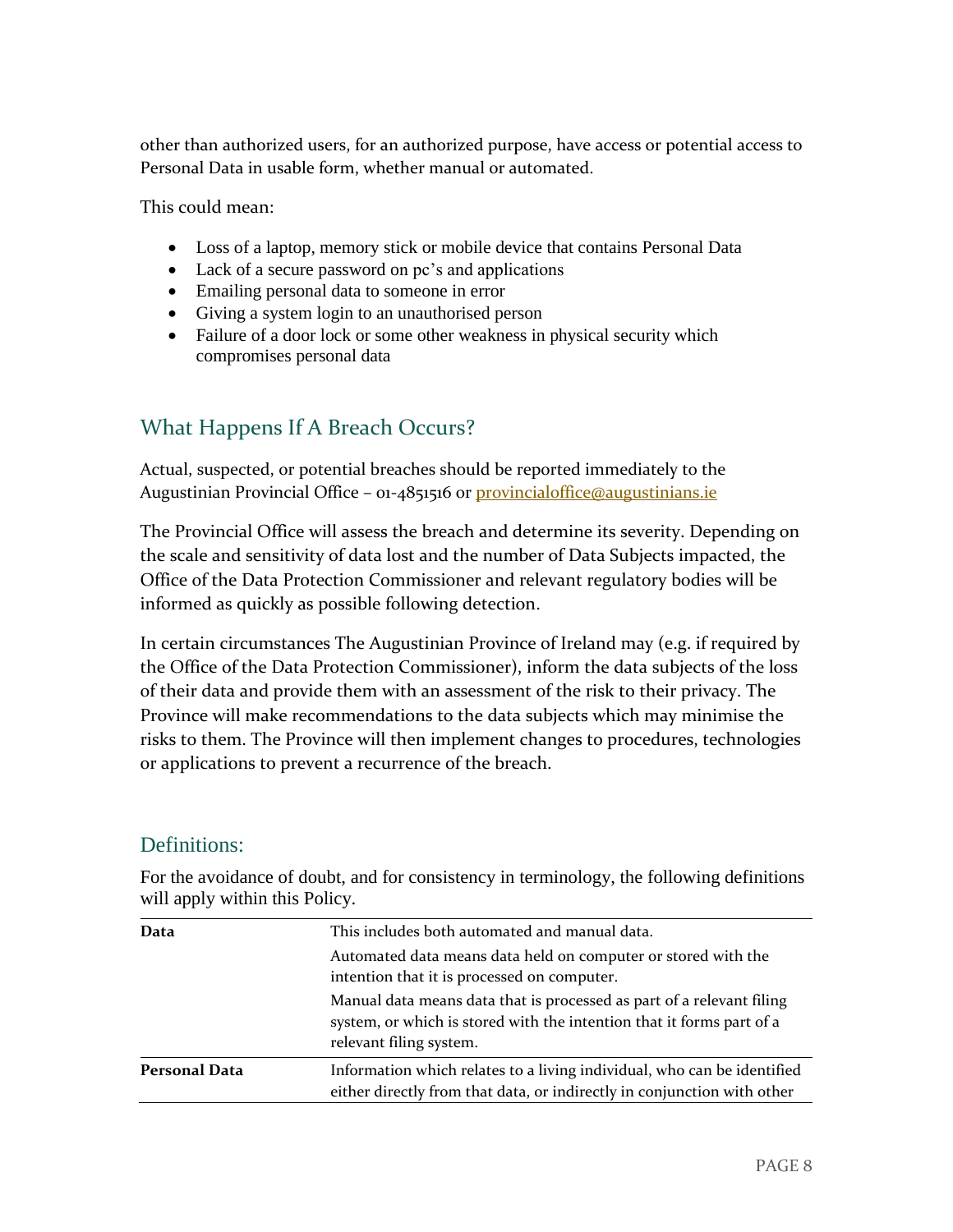|                                | data which is likely to come into the legitimate possession of the Data<br>Controller.                                                                                                                                                                                                                                                                                                                            |
|--------------------------------|-------------------------------------------------------------------------------------------------------------------------------------------------------------------------------------------------------------------------------------------------------------------------------------------------------------------------------------------------------------------------------------------------------------------|
| <b>Sensitive Personal Data</b> | A particular category of Personal data, relating to: racial or ethnic<br>origin, political opinions, religious, ideological or philosophical<br>beliefs, trade union membership, information relating to mental or<br>physical health, information in relation to one's sexual orientation,<br>information in relation to commission of a crime and information<br>relating to conviction for a criminal offence. |
| <b>Data Controller</b>         | A person or entity who, either alone or with others, controls the<br>content and use of Personal Data by determining the purposes and<br>means by which that Personal Data is processed.                                                                                                                                                                                                                          |
| Data Subject                   | A living individual who is the subject of the Personal Data, i.e. to<br>whom the data relates either directly or indirectly.                                                                                                                                                                                                                                                                                      |
| Data Processor                 | A person or entity who processes Personal Data on behalf of a Data<br>Controller on the basis of a formal, written contract, but who is not<br>an employee of the Data Controller, processing such Data in the<br>course of his/her employment.                                                                                                                                                                   |
| <b>Relevant Filing System</b>  | Any set of information in relation to living individuals which is not<br>processed by means of equipment operating automatically<br>(computers), and that is structured, either by reference to individuals,<br>or by reference to criteria relating to individuals, in such a manner<br>that specific information relating to an individual is readily<br>retrievable.                                           |

Appendix 1 – Data Subject Access Request Form

Appendix 2 – Retention Schedules (Augustinian Province of Ireland)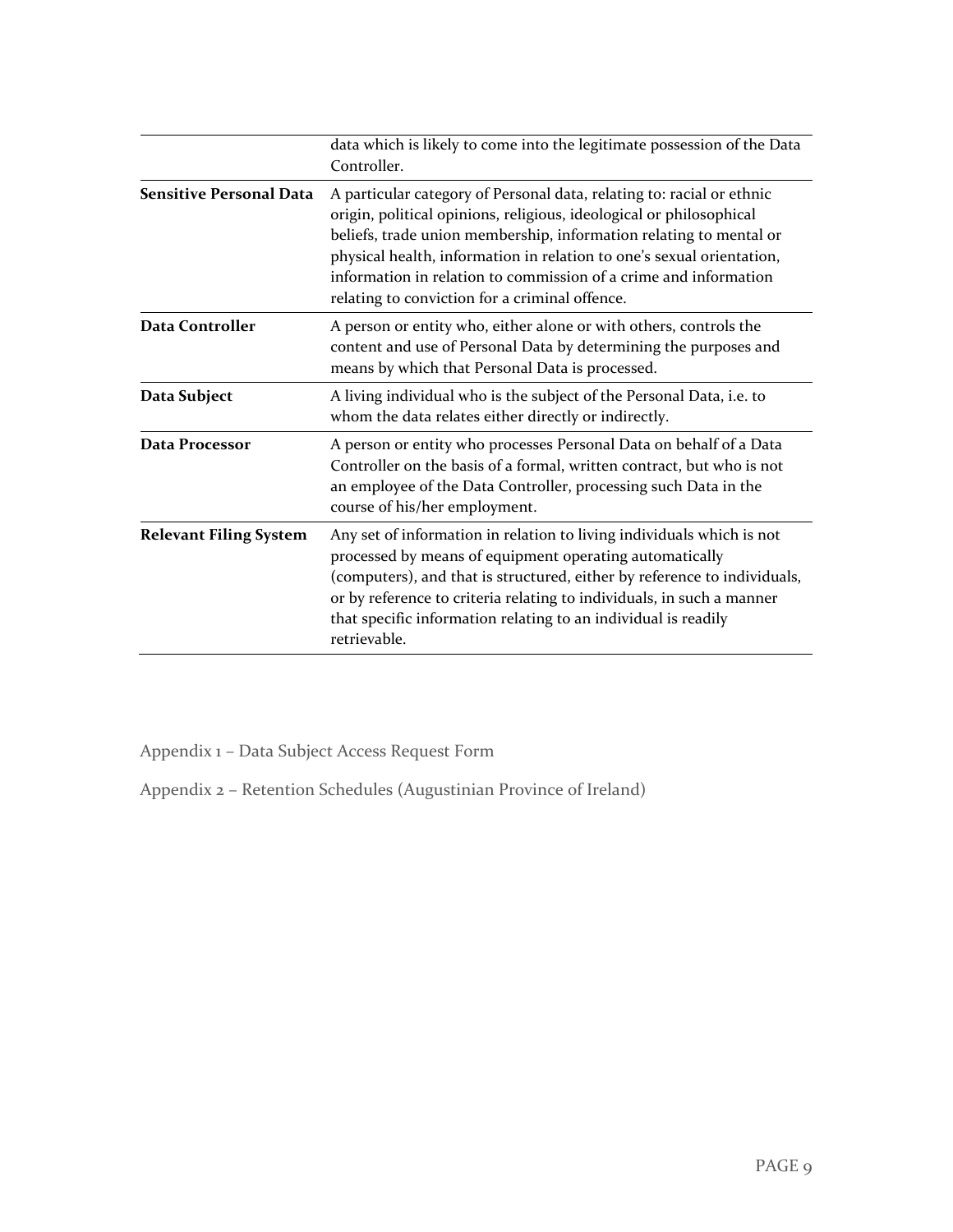### **APPENDIX 1**

# DATA SUBJECT ACCESS REQUEST FORM

| Full Name:                                                                                                                                |  |  |
|-------------------------------------------------------------------------------------------------------------------------------------------|--|--|
|                                                                                                                                           |  |  |
| Telephone:                                                                                                                                |  |  |
| Email:                                                                                                                                    |  |  |
|                                                                                                                                           |  |  |
| Are you the Data Subject?                                                                                                                 |  |  |
| If YES; please supply evidence of your identity, i.e., something bearing your signature such as a<br>copy of driving licence or passport. |  |  |
| If NO, and you are acting on behalf of the Data Subject, please provide us with their written<br>authority.                               |  |  |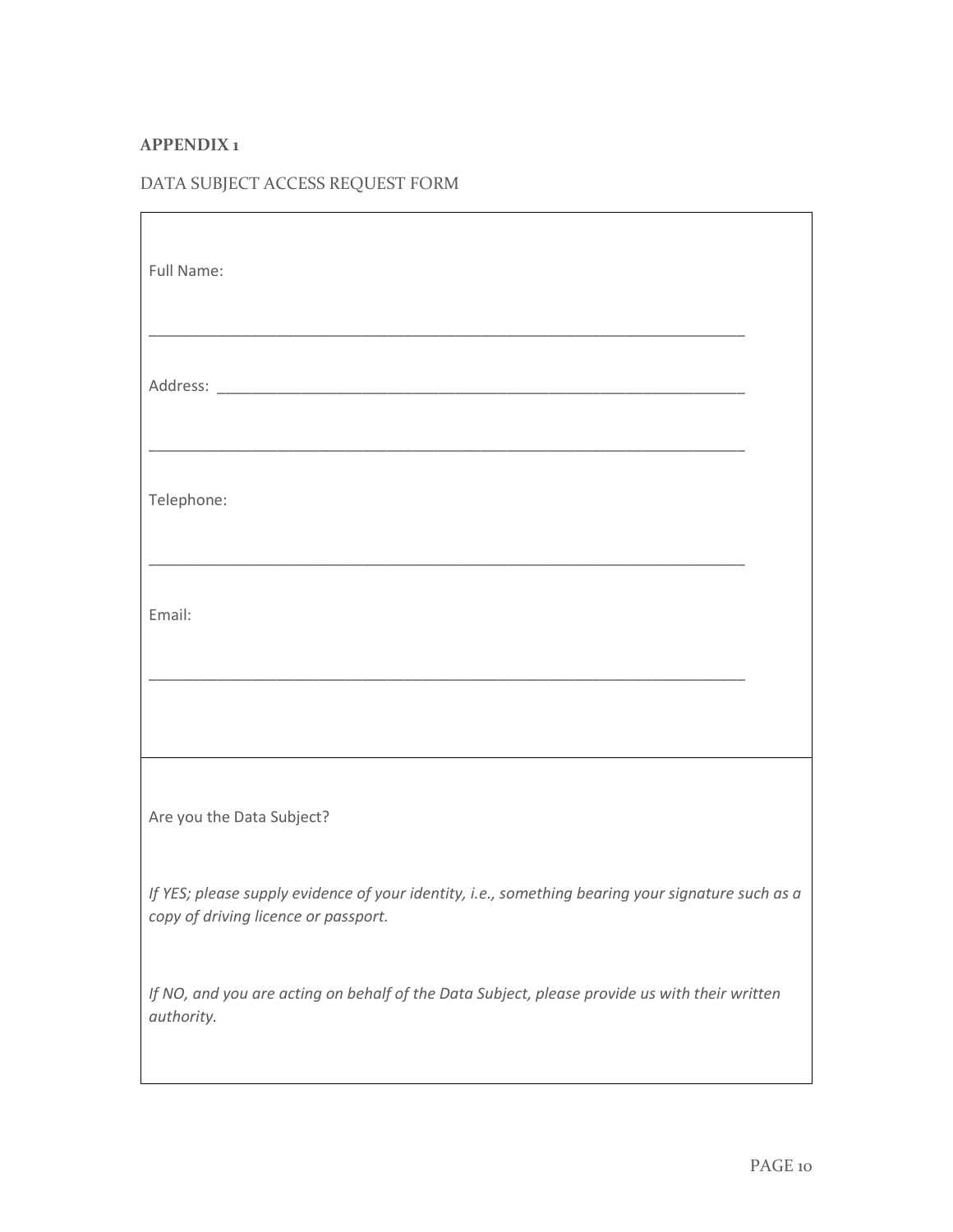| Please provide us with their                                                                    |
|-------------------------------------------------------------------------------------------------|
|                                                                                                 |
|                                                                                                 |
|                                                                                                 |
|                                                                                                 |
|                                                                                                 |
|                                                                                                 |
|                                                                                                 |
|                                                                                                 |
|                                                                                                 |
|                                                                                                 |
|                                                                                                 |
|                                                                                                 |
| Please describe your relationship with the data subject that leads you to make this request for |
| information on their behalf                                                                     |
|                                                                                                 |
|                                                                                                 |
|                                                                                                 |
|                                                                                                 |
| Please describe the information you seek together with any other relevant information. This     |
| will help to identify the information you require                                               |
|                                                                                                 |
|                                                                                                 |
|                                                                                                 |
|                                                                                                 |
|                                                                                                 |
|                                                                                                 |
|                                                                                                 |
| <b>DECLARATION:</b>                                                                             |
|                                                                                                 |
| To be completed by all applicants. Please note that any attempt to mislead may result in        |
| prosecution.                                                                                    |
|                                                                                                 |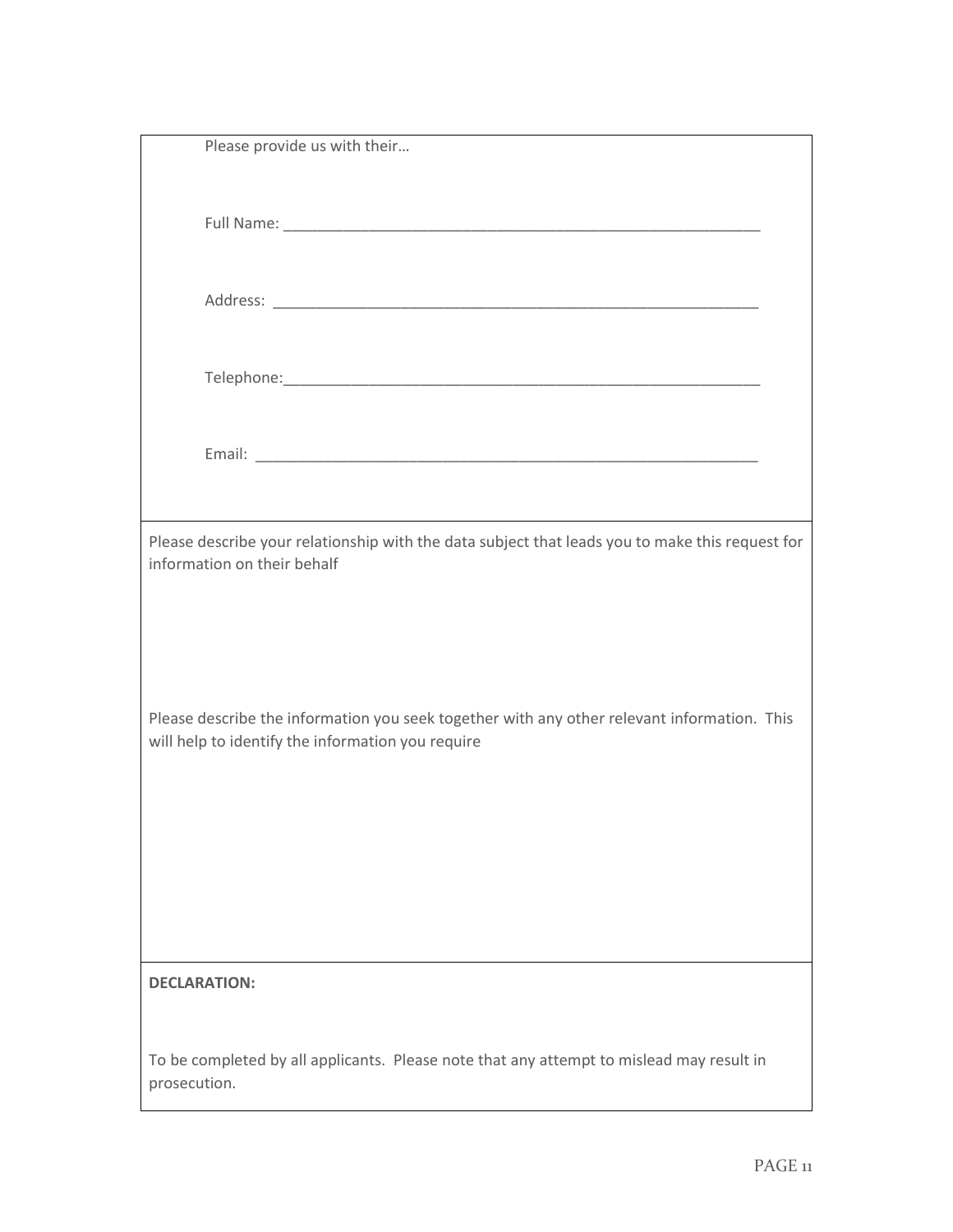I…………………………………………………… certify that the information given on this application form to the Augustinian Province of Ireland is true. I understand that it is necessary for the Province to confirm my/the data subject's identity and it may be necessary to obtain more detailed information in order to locate the correct Personal Data.

Signature:

Date: \_\_\_\_\_\_\_\_\_\_\_\_\_\_\_\_\_\_\_\_\_\_\_\_\_\_\_\_\_\_\_\_\_\_\_\_\_\_\_\_\_\_\_\_\_\_\_\_\_\_\_\_

A response to an Access Request will be supplied to the individual within 30 days of receiving the request.

Please return the completed form to…

Provincial Office,

Augustinian Province of Ireland

Taylor's Lane,

Ballyboden,

Dublin 16 D16YN32

Documents which must accompany this application include…

- Evidence of your identity
- Evidence of the data subject's identity (if different from above)
- Authorisation from the data subject to act on their behalf (if applicable)

Please include a stamped addressed envelope for return of proof of identity.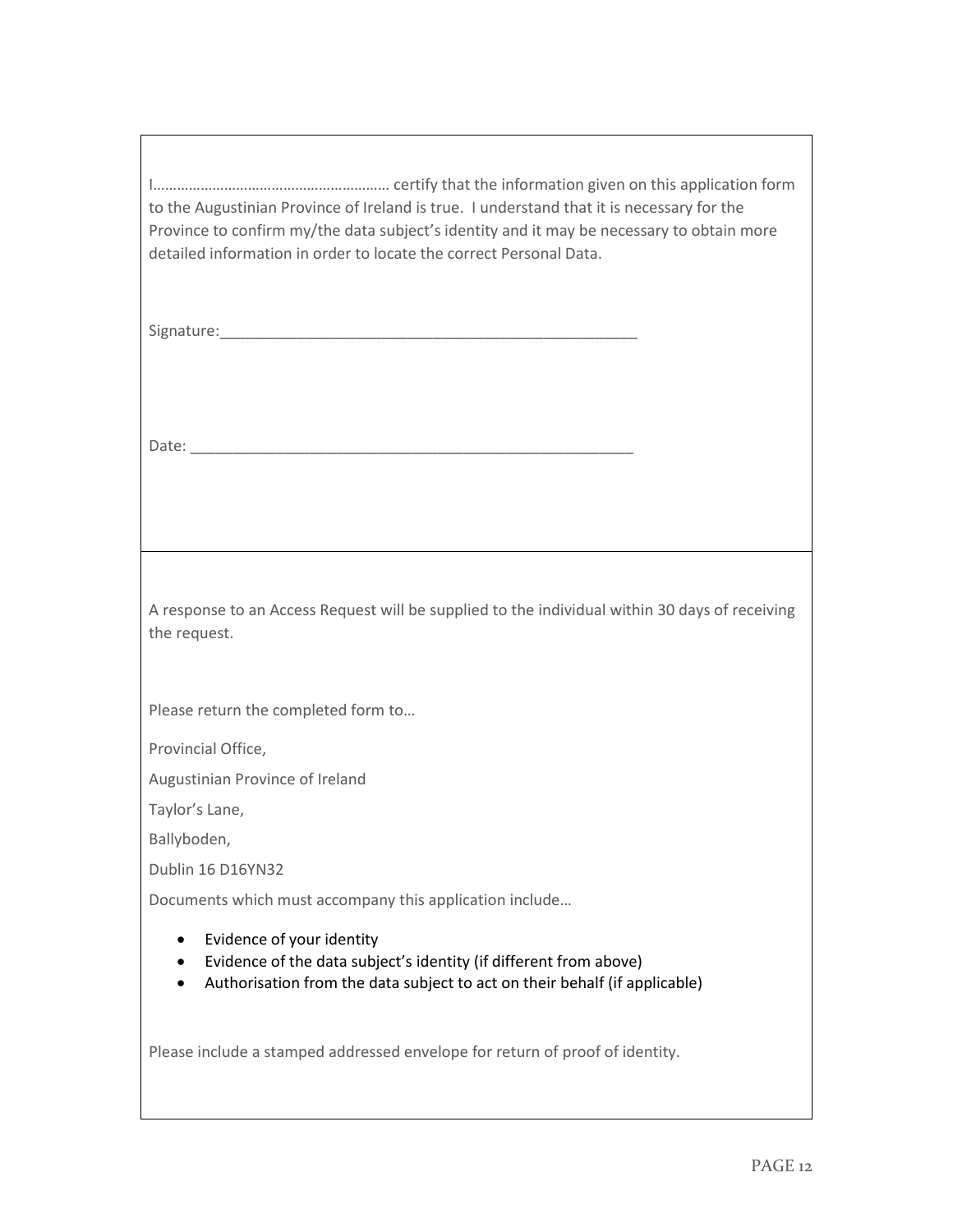# Appendix 11

# **Records Retention Guide 2018:**

# **Current Records** (in office)

| <b>General Administration</b> | 1 year approx then send to storage               |
|-------------------------------|--------------------------------------------------|
| Accounts/Finance              | 1 year approx then send to storage               |
| Non-Current Records (storage) |                                                  |
| <b>General Administration</b> | 3 years then either dispose, or, if historically |
|                               | interesting, send to archives                    |
| Accounts/Finance              | 7 years then dispose or send to archives         |
|                               |                                                  |
| Human Resources               | 1 year for unsolicited applications              |
|                               | 1 year post termination                          |
|                               | 2 years applications and interviews              |
|                               | 3 years hours/annual leave                       |
|                               | 5 years work permit                              |
|                               | 7 years pay records (see accounts/finance)       |
|                               | 8 years carers leave/parental leave etc.         |
| <b>Garda Vetting</b>          | 4 Years - (Duration of Vetting Process)          |